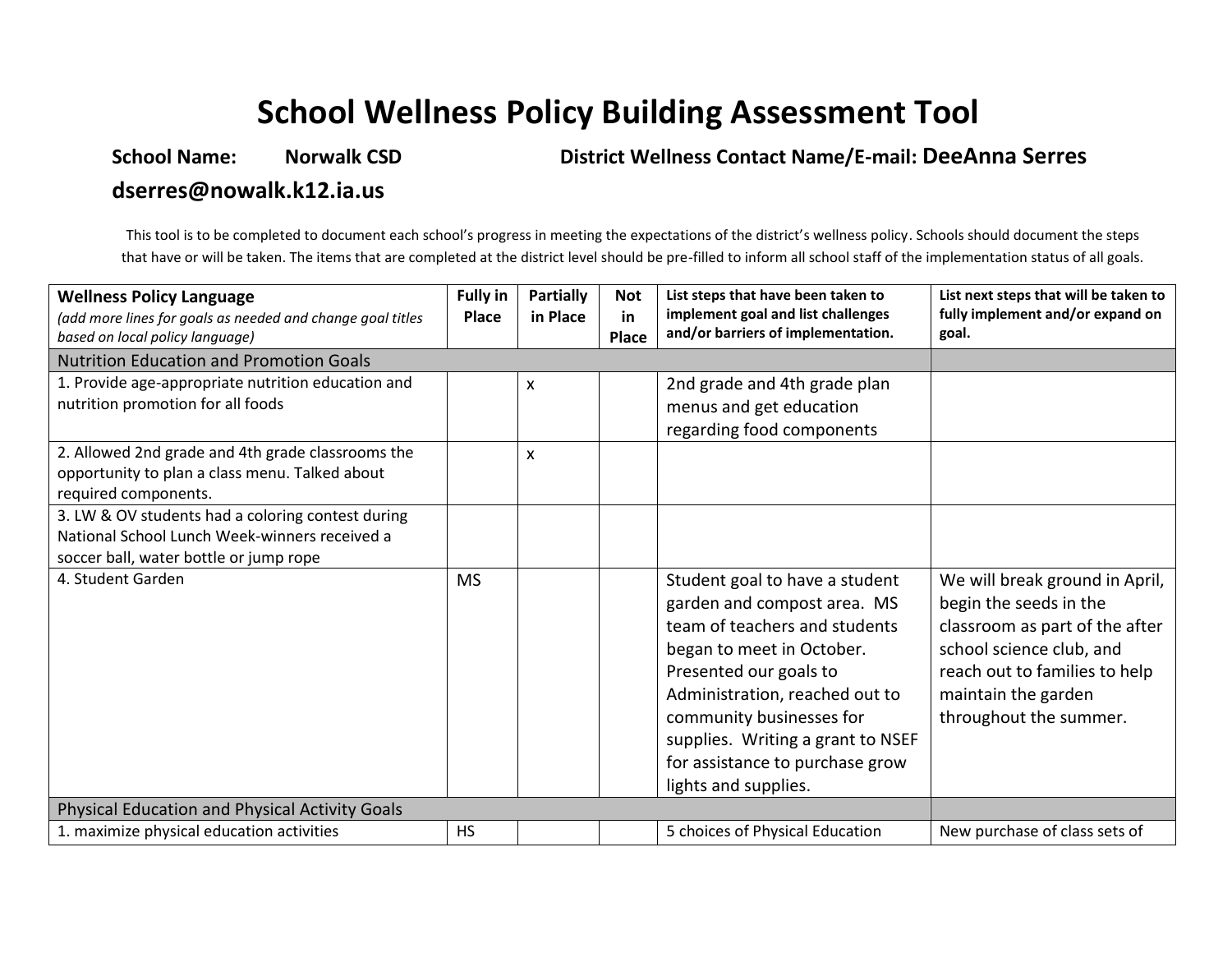|                                                      |                                                          |  |  | classes for our students to choose   | <b>Heart Rate Monitors for</b> |  |  |
|------------------------------------------------------|----------------------------------------------------------|--|--|--------------------------------------|--------------------------------|--|--|
|                                                      |                                                          |  |  | from at the HS level: BFS, Team      | assessment of our students.    |  |  |
|                                                      |                                                          |  |  | Games, ILF, Peer PE, and Indep PE.   |                                |  |  |
|                                                      |                                                          |  |  | All 5 offer different physical       |                                |  |  |
|                                                      |                                                          |  |  | activities to our students.          |                                |  |  |
|                                                      |                                                          |  |  | Limited facilities and limited staff |                                |  |  |
|                                                      |                                                          |  |  | along with high numbers for class    |                                |  |  |
|                                                      |                                                          |  |  | sizes presents challenges for us.    |                                |  |  |
| 2. teach physical activity skills, and promote       | <b>HS</b>                                                |  |  | Each of the 5 HS PE Classes teach    |                                |  |  |
| lifelong fitness                                     |                                                          |  |  | different physical activity skills   |                                |  |  |
|                                                      |                                                          |  |  | throughout the semester. This        |                                |  |  |
|                                                      |                                                          |  |  | allows our students to have a        |                                |  |  |
|                                                      |                                                          |  |  | variety of experiences to find       |                                |  |  |
|                                                      |                                                          |  |  | enjoyment in lifelong fitness.       |                                |  |  |
|                                                      |                                                          |  |  | Limited facilities and limited staff |                                |  |  |
|                                                      |                                                          |  |  | along with high numbers for class    |                                |  |  |
|                                                      |                                                          |  |  | sizes presents challenges for us.    |                                |  |  |
|                                                      |                                                          |  |  |                                      |                                |  |  |
| 3. promote lifelong fitness                          |                                                          |  |  |                                      |                                |  |  |
|                                                      |                                                          |  |  |                                      |                                |  |  |
| 4. maximize physical education activities            |                                                          |  |  |                                      |                                |  |  |
|                                                      |                                                          |  |  |                                      |                                |  |  |
|                                                      |                                                          |  |  |                                      |                                |  |  |
|                                                      | Nutrition Guidelines for All Foods Available to Students |  |  |                                      |                                |  |  |
| 1. Adopt nutritional guidelines for foods and        |                                                          |  |  | Foods and beverages sold on          |                                |  |  |
| beverages sold on school campuses                    |                                                          |  |  | campus to students in the            |                                |  |  |
| during the instructional day and/or during           |                                                          |  |  | cafeteria meet Healthy Hunger        |                                |  |  |
| extracurricular activities.                          |                                                          |  |  | Free Kids Act nutrition calculator   |                                |  |  |
|                                                      |                                                          |  |  | and school meals meet the USDA       |                                |  |  |
|                                                      |                                                          |  |  | requirements. Vending machines       |                                |  |  |
|                                                      |                                                          |  |  | meet Snack Calculator                |                                |  |  |
| 2. Monitor compliance of Nutrition Department with   | $\pmb{\mathsf{X}}$                                       |  |  |                                      |                                |  |  |
| federal regulations required by law.                 |                                                          |  |  |                                      |                                |  |  |
| 3. Provided a free breakfast at all buildings during | $\boldsymbol{\mathsf{X}}$                                |  |  |                                      |                                |  |  |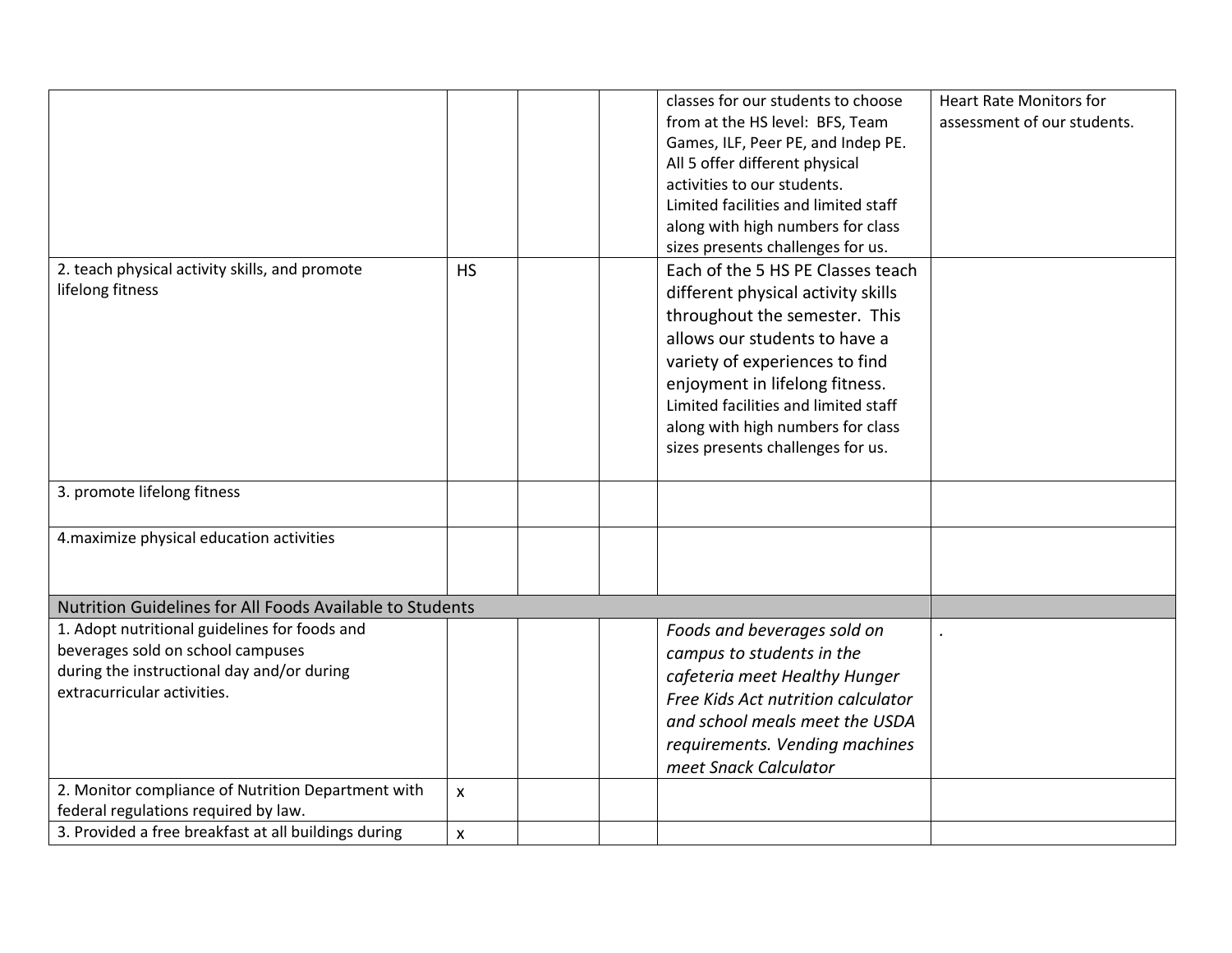| three days of Iowa Assessments-Used broker's                                                                                                       |           |  |  |                                                                                                                                                                                                                                                                                                                    |  |
|----------------------------------------------------------------------------------------------------------------------------------------------------|-----------|--|--|--------------------------------------------------------------------------------------------------------------------------------------------------------------------------------------------------------------------------------------------------------------------------------------------------------------------|--|
| samples to help with the cost                                                                                                                      |           |  |  |                                                                                                                                                                                                                                                                                                                    |  |
| 4. Middle School & LW provided healthy snacks<br>(donated by parents and Fareway) during testing week                                              | <b>MS</b> |  |  | Provided communication to<br>parents in February and asked<br>for healthy food item donations<br>for our 6-7th grades students.<br>Through generous donations<br>from parents and Fareway we<br>were able to provide each<br>student with 1-2 healthy snacks<br>per test day to enhance the<br>testing experience. |  |
| <b>Other School Based Activities Goals</b>                                                                                                         |           |  |  |                                                                                                                                                                                                                                                                                                                    |  |
| <b>Integrating Physical Activity into the Classroom Settings</b>                                                                                   |           |  |  |                                                                                                                                                                                                                                                                                                                    |  |
| 1. "brain breaks"                                                                                                                                  |           |  |  |                                                                                                                                                                                                                                                                                                                    |  |
| 2. Oviatt Elementary provided bike helmets at<br>Kindergarten Round-Up to Oviatt students                                                          |           |  |  |                                                                                                                                                                                                                                                                                                                    |  |
| 3.                                                                                                                                                 |           |  |  |                                                                                                                                                                                                                                                                                                                    |  |
| 4.                                                                                                                                                 |           |  |  |                                                                                                                                                                                                                                                                                                                    |  |
| <b>Communication with Parents</b>                                                                                                                  |           |  |  |                                                                                                                                                                                                                                                                                                                    |  |
| 1. RN keep surveillance of communicable diseases-<br>keep parents informed through school messenger, and<br>NCSD website                           |           |  |  |                                                                                                                                                                                                                                                                                                                    |  |
| 2. Provide age-appropriate nutrition education and<br>nutrition promotion for all foods                                                            |           |  |  |                                                                                                                                                                                                                                                                                                                    |  |
| 3. Invitation to join Wellness Committee was<br>listed on newsletters that went to parents                                                         |           |  |  |                                                                                                                                                                                                                                                                                                                    |  |
| 4. Nutrition Department Charge Policy went out to all<br>box holders in the District and has been<br>communicated via Registrar to new enrollments |           |  |  |                                                                                                                                                                                                                                                                                                                    |  |
| <b>Food Marketing in Schools</b>                                                                                                                   |           |  |  |                                                                                                                                                                                                                                                                                                                    |  |
| 1. Nutrition Department has been slowly working<br>towards "healthy identification" of fresh fruits/veggies<br>at the EV Cafeteria                 |           |  |  |                                                                                                                                                                                                                                                                                                                    |  |